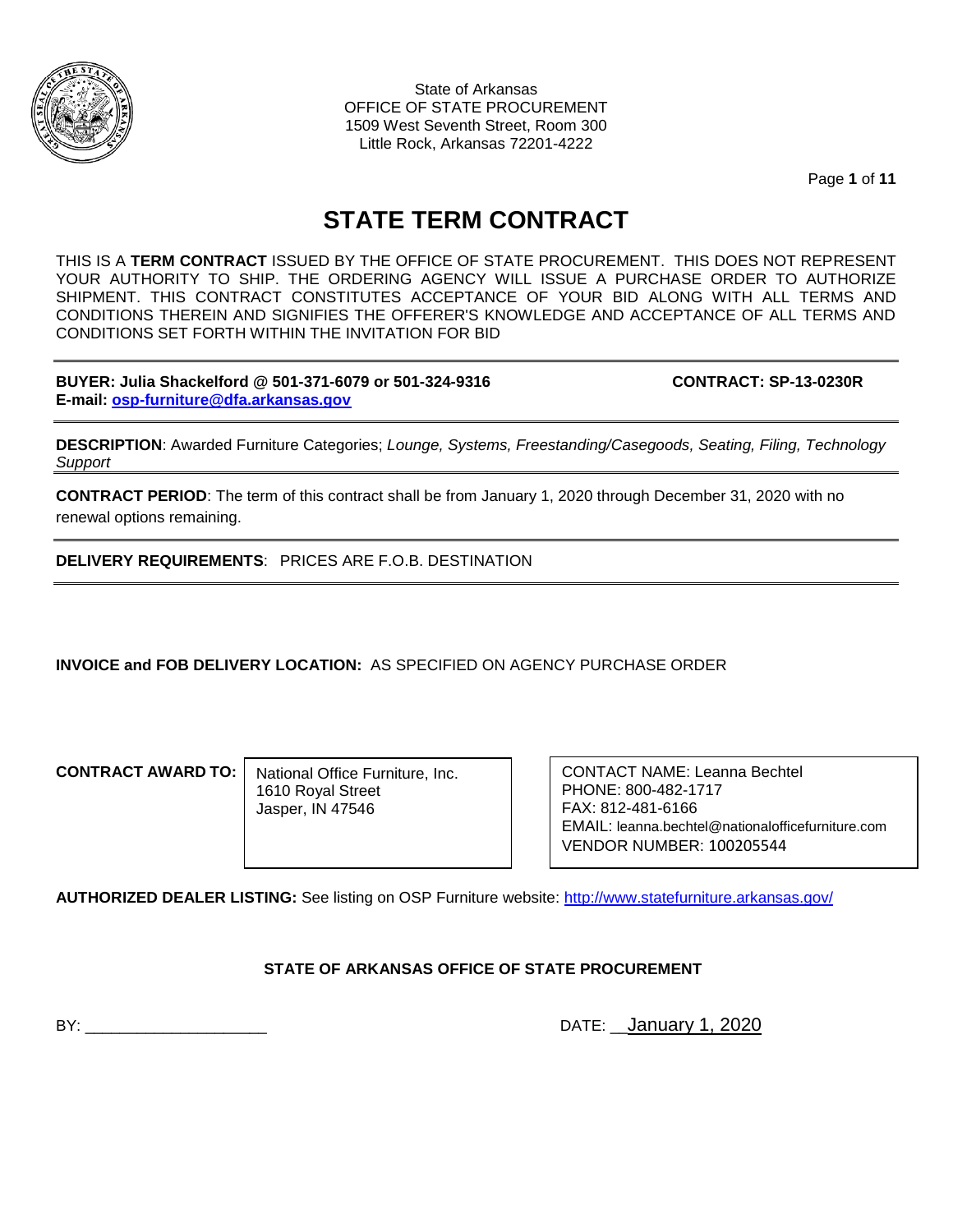CONTRACT NO: SP-13-0230R PAGE 2 of 11

## **MANUFACTURER'S PRICE LIST EFFECTIVE DATE: DECEMBER 16, 2019**

<https://www.nationalofficefurniture.com/resources/design-tools/price-lists>

### OFFICIAL BID PRICE SHEET

#### Item 4: Lounge Furniture

|                                                            | STANDARD DELIVERY LEAD TIMES       |                        |
|------------------------------------------------------------|------------------------------------|------------------------|
| <b>Manufacturer's Published Price List</b><br>$\mathbf{r}$ | <b>Customer Purchase (at list)</b> | Discount % (from list) |
|                                                            | \$1.00<br>$-$ \$ 99,999            | Tier 1 % 54.5          |
| 0.0010<br>Seating 3 -                                      | \$100,000 - \$249,999              | Tier 2 % 55.0          |
| Tables 4 - <b>Allen Barbon</b>                             | \$250,000 - \$ And Above           | Tier 3 % Negotiable    |
|                                                            | \$ 250,000 And Above               | Negotiable             |

#### Item 5: Systems Furniture (Modular)

### STANDARD DELIVERY LEAD TIMES

| <b>Manufacturer's Published Price List</b> | <b>Customer Purchase (at list)</b> | Discount % (from list)   |
|--------------------------------------------|------------------------------------|--------------------------|
| 0.0010<br>Casegoods 1 -                    | \$1.00<br>$-599.999$               | Tier $1\%$<br>54.5       |
| Casegoods 2 - 0                            | $$100,000 - $249,999$              | Tier $2\%$<br>55.0       |
| 0.0018<br>Tables $4 - J$                   | \$250,000 - \$ And Above           | Tier $3\%$<br>Negotiable |
|                                            | \$250,000 And Above                | Negotiable               |

#### Item 7: Freestanding/Casegoods Furniture

#### STANDARD DELIVERY LEAD TIMES

| <b>Manufacturer's Published Price List</b> | <b>Customer Purchase (at list)</b> | Discount % (from list) |
|--------------------------------------------|------------------------------------|------------------------|
| 0.010<br>Casegoods 1 -                     | \$1.00<br>$-$ \$ 99.999            | Tier 1 % 54.5          |
| $\text{Caseqoods } 2 - \text{Caseq}$       | $$100.000 - $249.999$              | Tier 2 % 55.0          |
| Tables 4 - J                               | $$250,000 - $$ And Above           | Tier 3 % Negotiable    |
|                                            | \$250,000 And Above                | Negotiable             |

#### Item 8: Seating

#### STANDARD DELIVERY LEAD TIMES

| <b>Manufacturer's Published Price List</b> | <b>Customer Purchase (at list)</b> | Discount % (from list)        |
|--------------------------------------------|------------------------------------|-------------------------------|
|                                            | \$1.00<br>$-599.999$               | Tier $1\%$<br>54.5            |
| 0.0010<br>Seating 3 -                      | $$100,000 - $249,999$              | Tier 2 %<br>55.0              |
|                                            | \$250,000 - \$ And Above           | Tier 3 %<br><b>Negotiable</b> |
|                                            | \$250,000 And Above                | Negotiable                    |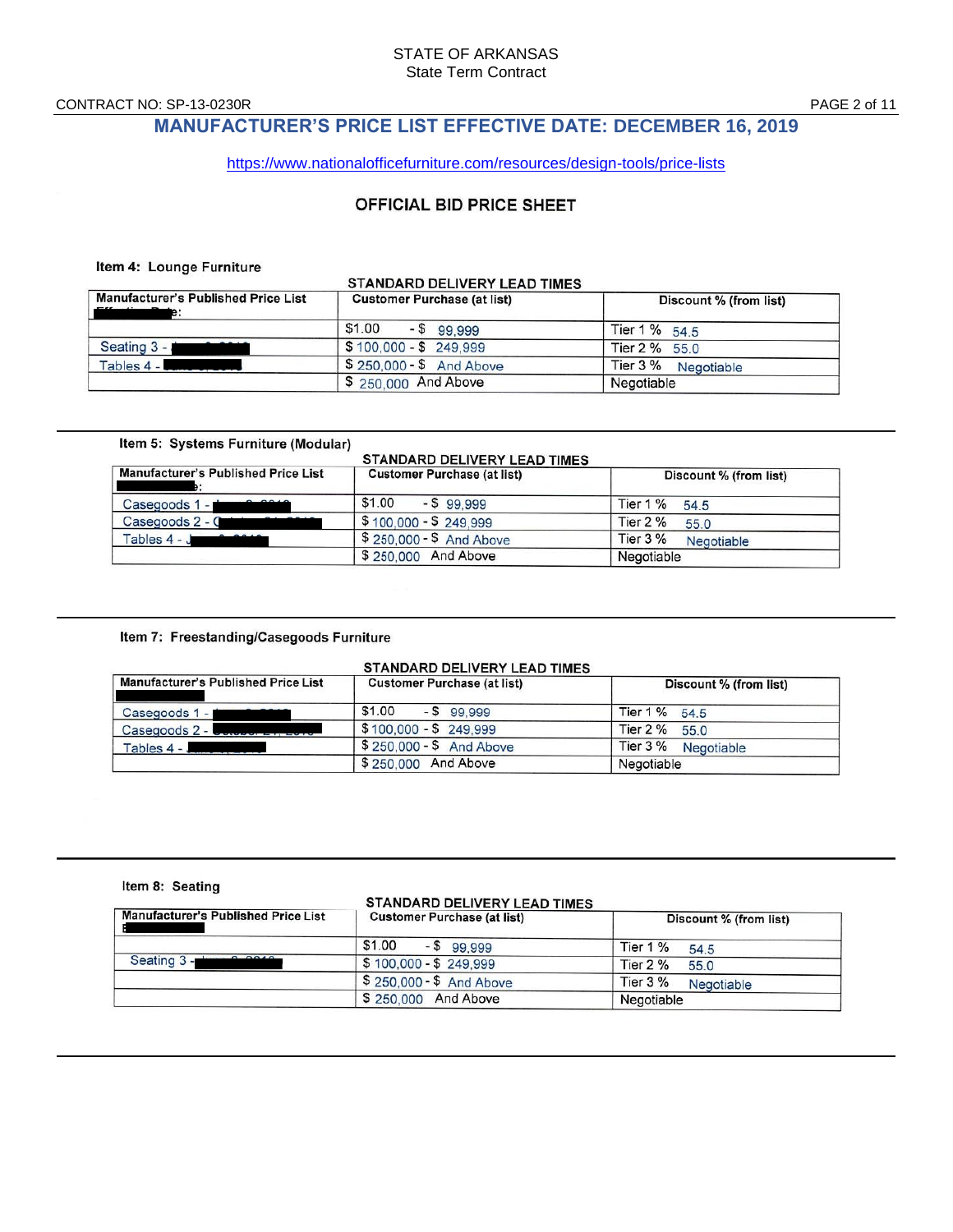#### CONTRACT NO: SP -13 -0230R PAGE

### Item 9: Filing Systems and Equipment

| <b>Manufacturer's Published Price List</b> | \$1.00<br>$-$ \$ 99.999                   | Tier 1 %<br>54.5         |  |
|--------------------------------------------|-------------------------------------------|--------------------------|--|
| $\sim$ $\sim$ $\sim$<br>Casegoods 1 - J    | $$100.000 - $249.999$                     | Tier 2 %<br>55.0         |  |
| Casegoods 2 - C                            | $\sqrt{5}$ 250,000 - $\sqrt{5}$ And Above | Tier $3\%$<br>Negotiable |  |
|                                            | \$250,000 And Above                       | Negotiable               |  |

### Item 10: Technology Support Furniture

#### **STANDARD DELIVERY LEAD TIMES**

| Manufacturer's Published Price List                                                                                                                                                                                                                     | <b>Customer Purchase (at list)</b> | Discount % (from list) |
|---------------------------------------------------------------------------------------------------------------------------------------------------------------------------------------------------------------------------------------------------------|------------------------------------|------------------------|
| Casegoods 1 - J<br><u> a strong programme to the strong programme of the strong programme of the strong programme of the strong programme of the strong programme of the strong programme of the strong programme of the strong programme of the st</u> | \$1.00<br>$-$ \$ 99.999            | Tier 1 %<br>54.5       |
| Casegoods 2 - 0                                                                                                                                                                                                                                         | $$100,000 - $249,999$              | Tier $2\%$<br>55.0     |
| Seating 3 - J                                                                                                                                                                                                                                           | \$250,000 - \$ And Above           | Tier 3 %<br>Negotiable |
| Tables 4 -                                                                                                                                                                                                                                              | \$250,000 And Above                | Negotiable             |

#### **ADDITIONAL PRICING SHEET**

| <b>Manufacturer's Published Price List</b><br>Effective Bater | <b>Customer Purchase (at list)</b> | Discount % (from list)        |
|---------------------------------------------------------------|------------------------------------|-------------------------------|
| <b>Product Modifications</b>                                  | \$1.00<br>$-$ \$99.999             | Tier 1 %<br>54.5              |
| $+$ $\sim$ $\sim$ $+$ $+$ $+$ $-$                             | $$100,000 - $249,999$              | Tier $2\%$<br>55.0            |
|                                                               | \$250,000 - \$ And Above           | <b>Tier 3 %</b><br>Negotiable |
|                                                               | \$250,000<br>And Above             | Negotiable                    |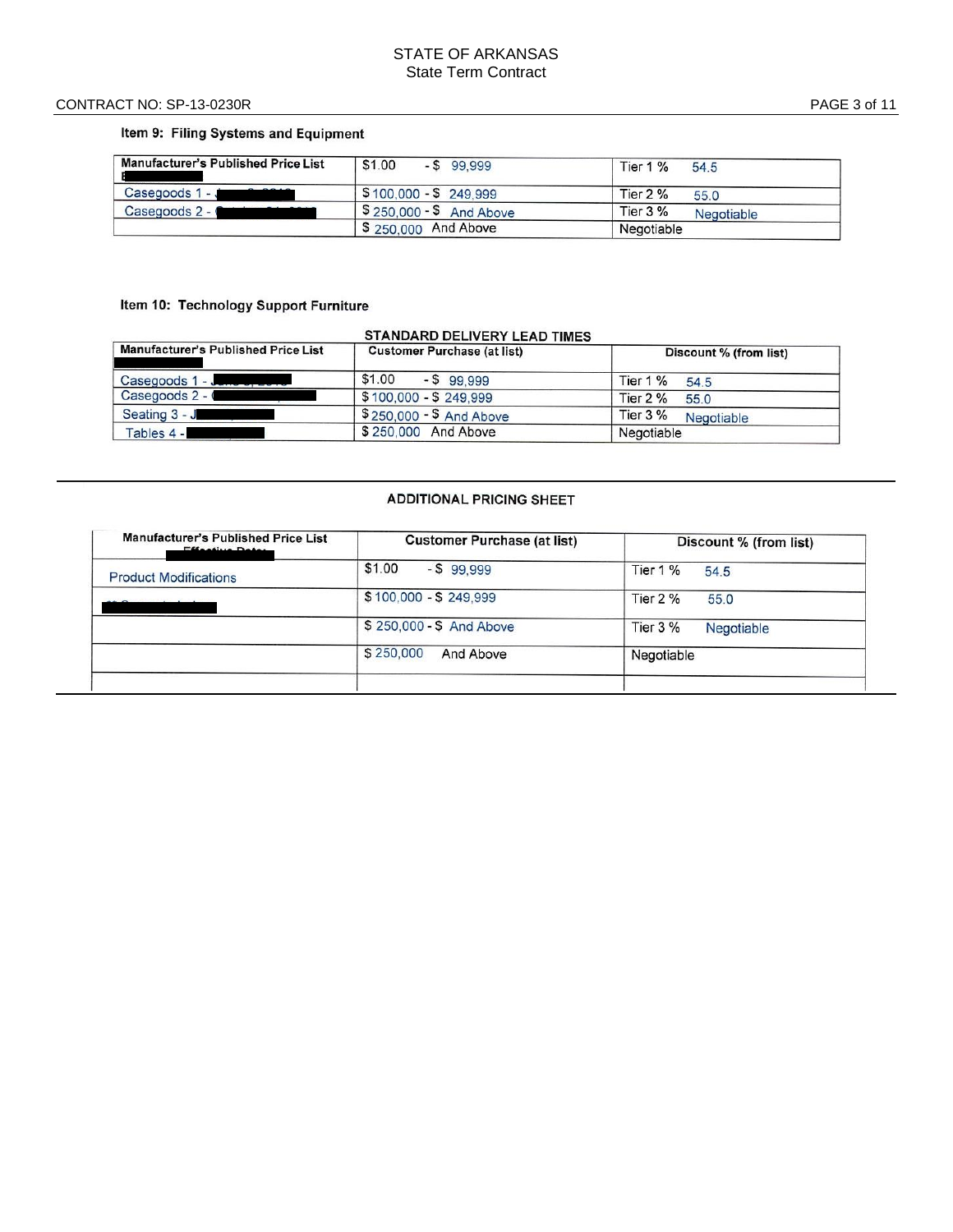#### **SECTION 1 - GENERAL INFORMATION**

**1.1 INTRODUCTION**: This is a non-mandatory statewide contract for the design, purchase, delivery and/or assembly/setup of Office Furniture including accessories, replacement parts and attachments including any and all associated costs for delivery, set-up and debris removal including cartons and pallets from the premises.

**1.2 COOPERATIVE PURCHASING PROGRAM PARTICIPATION**: Arkansas' Purchasing Law provides that local public procurement units (counties, municipalities, school districts, certain nonprofit corporations, etc.) may participate in state purchasing contracts. The contractor therefore agrees to sell to Cooperative Purchasing Program participants at the option of the program participants. Unless otherwise stated, all standard and special terms and conditions listed within the contract must be equally applied to such participants.

**1.3 PAYMENT AND INVOICE PROVISIONS**: An itemized invoice addressed to the ordering entity shall reference purchase order number, contract number, quantity, description, list and net unit price. Installation/Labor and any other ancillary charges will be shown as a separate line item on all quotes and invoices.

Payment will be made in accordance with applicable State of Arkansas accounting procedures upon acceptance by the Agency. The State may not be invoiced in advance of delivery and acceptance of any commodity. Payment will be made only after the contractor has successfully satisfied the state agency as to the goods purchased. Contractor should invoice agency by an itemized list of charges. Purchase Order Number and/or Contract Number should be referenced on each invoice.

**1.4 RECORD RETENTION**: The contractor shall be required to maintain all pertinent financial and accounting records and evidence pertaining to the contract in accordance with generally accepted principles of accounting and other procedures specified by the State of Arkansas. Access will be granted upon request, to State or Federal Government entities or any of their duly authorized representatives.

Financial and accounting records shall be made available, upon request, to the State of Arkansas' designee at any time during the contract period and any extension thereof, and for five (5) years from expiration date and final payment on the contract or extension thereof.

**1.5 PRIME CONTRACTOR RESPONSIBILITY**: The contractor **will** be required to assume prime contractor responsibility for the contract and will be the sole point of contact with regard to all commodities, services and support. The prime contractor may delegate facilitation of contract orders to their "Authorized/Certified Dealers" only. This delegation will in no way relieve the contractor of any contractual obligations set forth in this Contract Award.

### **1.6 CONTRACT INFORMATION**

- 1. The State of Arkansas may not contract with another party:
	- a. Upon default, to pay all sums to become due under a contract.
	- b. To pay damages, legal expenses or other costs and expenses of any party.
	- c. To conduct litigation in a place other than Pulaski County, Arkansas
	- d. To agree to any provision of a contract; which violates the laws or constitution of the State of Arkansas.
- 2. A party wishing to contract with the State of Arkansas should:
	- a. Remove any language from its contract which grants to it any remedies other than:
		- i. The right to possession.
		- ii. The right to accrued payments.
		- iii. The right to expenses of de-installation.
		- iv. The right to expenses of repair to return the equipment to normal working order, normal wear and tear excluded.
		- v. The right to recover only amounts due at the time of repossession and any unamortized nonrecurring cost as allowed by Arkansas Law.
	- b. Include in its contract that the laws of the State of Arkansas govern the contract.
	- c. Acknowledge that contracts become effective when awarded by the State Procurement Official.

**1.7 CONDITIONS OF CONTRACT**: The contractor shall at all times observe and comply with federal and State laws, local laws, ordinances, orders, and regulations existing at the time of or enacted subsequent to the execution of this contract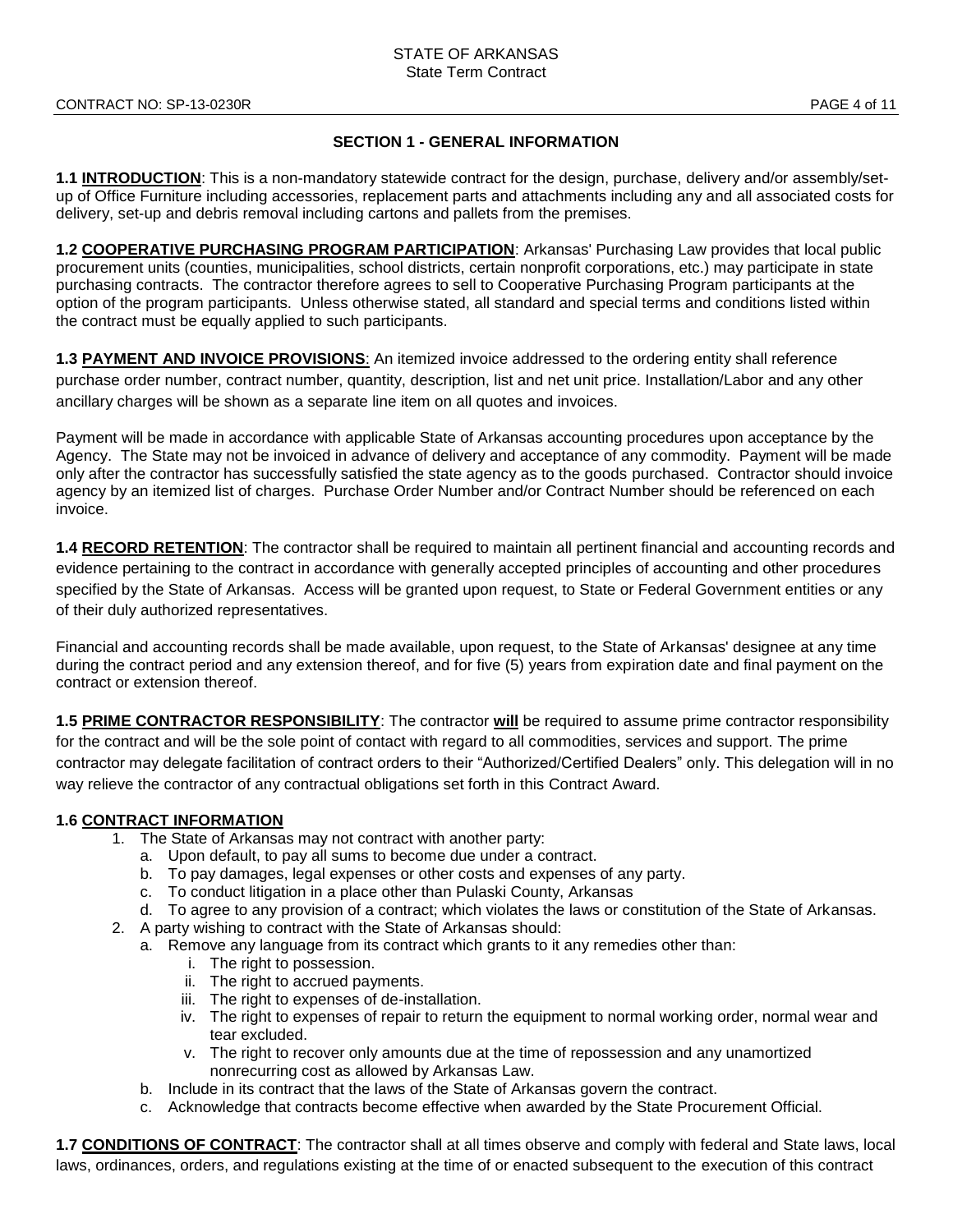#### CONTRACT NO: SP-13-0230R PAGE 5 of 11

which in any manner affect the completion of the work. The contractor shall indemnify and save harmless the agency and all its officers, representatives, agents, and employees against any claim or liability arising from or based upon the violation of any such law, ordinance, regulation, order or decree by an employee, representative, or subcontractor of the contractor.

**1.8 STATEMENT OF LIABILITY**: The State will demonstrate reasonable care but shall not be liable in the event of loss, destruction, or theft of contractor-owned items to be delivered or to be used in the installation of deliverables. The contractor is required to retain total liability until the deliverables have been accepted by the "authorized agency official." At no time will the State be responsible for or accept liability for any contractor-owned items.

**1.9 AWARD RESPONSIBILITY**: The State Procurement Official will be responsible for award and administration of any resulting contract.

**1.10 DELEGATION AND/OR ASSIGNMENT:** The contractor shall not assign the contract in whole or in part or any payment arising there from without the prior written consent of the State Procurement Official. The contractor may delegate facilitation of contract orders to their "Authorized/Certified Dealers" only. This delegation will in no way relieve the contractor of any contractual obligations set forth in this Contract Award.

**1.11 DISCOUNT CHANGE CLAUSE:** The contractor may offer larger discount percentages for products, accessories, replacement parts and attachments at any time during the contract term.

**1.12 LENGTH OF PRICE GUARANTEE**: Discount percentages shall be firm for the term of the contract.

**1.13 DELIVERY: FOB DESTINATION, INSIDE DELIVERY, FREIGHT PAID**: Whenever possible, contractors should give the ordering entities 3 working days prior notice of any deliveries and/or installations. Furniture contractors will not be responsible for the removal/moving of existing furnishings unless requested by the ordering entity. Contractors should verify site readiness prior to delivery. All deliveries will be made during normal working hours unless otherwise arranged with the ordering entity. Contractor will communicate any scheduling delays and/or changes immediately. Agencies will not be responsible for any freight damage, concealed or otherwise.

**1.14 SPECIAL DELIVERY INSTRUCTIONS**: All shipments will be FOB destination (as specified on Ordering Entity Purchase Order).

### **Delivery/Installation Instructions**:

Due to the varying locations and circumstances involved in deliveries and installations, all deliveries and installations will be quoted on a project by project basis.

All installation, labor, and or delivery charges must be shown as a separate line item on quotes and invoices.

One of the following delivery methods must be specified on every Agency Purchase Order: (1) Drop Shipped: Off loaded by carrier to an Agency loading dock or designated area**.** There will be no charge to the ordering Agency for this delivery method.

(2) Inside Delivery: Off loaded, un-boxed/wrapped and placed in pre-determined locations within the building. Contractor will be responsible for the removal of any trash, packaging materials, and cartons associated with the delivery.

(3) Delivered and Installed: Off loaded, and installed. Installation shall include but not limited to; any and all labor, material, and tools necessary to install furniture in accordance with approved plans and specifications and/or the direction of authorized agency personnel. The installation company will be responsible for the removal of any trash, packing material, and cartons associated with their installation.

The contractor/installation company will repair/replace (to the satisfaction of the ordering entity) any damage to the building or its' contents that they (the contractor) caused in the course of their work. This includes but is not limited to: walls, floors, floor coverings, ceilings, elevators, doors, doorways, and any existing fixtures and furniture. The agency may withhold payment until repairs are satisfactorily completed.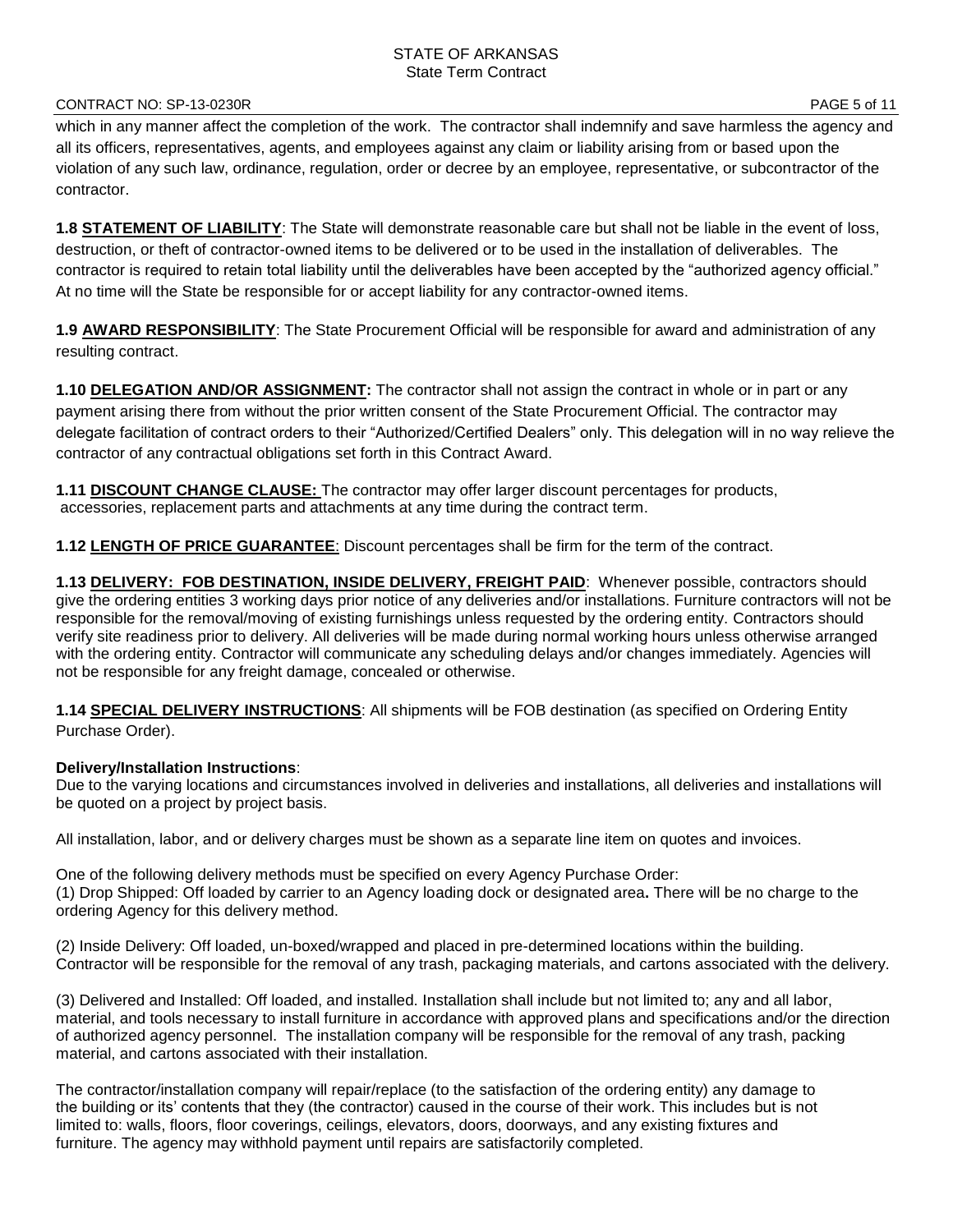#### CONTRACT NO: SP-13-0230R PAGE 6 of 11

**1.15 ACCEPTANCE STANDARDS**: Inspection and acceptance/rejection of products shall be made within thirty (30) days of receipt or upon completion of installation should that installation period extend beyond thirty (30) days. Ordering entity shall have the option to return any products within the thirty (30) days.

*Return Requirements:* Ordering entity shall coordinate returns with the Contractor. Upon notification by the ordering entity of a duplicate shipment, over-shipment or shipment in poor condition, the products must be promptly removed at the contractor and/or dealer's expense. Ordering entities reserve the right to return products for defects in material and/or workmanship. In the event of product return, the ordering entity reserves the right to accept either a full refund for the returned product or a replacement of the product.

*Performance Requirements:*: The ordering entity reserves the right to inspect and verify that all deliveries are in accordance with specifications, both at the point of delivery and at the point of use. For orders that specify an "authorized party" to receive and inspect deliveries and/or installations, acceptance and inspection procedures must be performed by the" authorized party" to be considered and accepted by the ordering entity. Products inspected at the time of use are subject to refusal and return requirements for issues of quality such

as defects in manufacturing and/or workmanship. Products will not be considered accepted by the ordering entity until the installation is complete for the applicable products.

**1.16 CANCELLATION**: In the event the State no longer needs the service or commodity specified in the contract or purchase order due to program changes, changes in laws, rules, or regulations, relocation of offices, or lack of appropriated funding, the State may cancel the contract or purchase order by giving the contractor written notice of such cancellation thirty (30) days prior to the date of cancellation.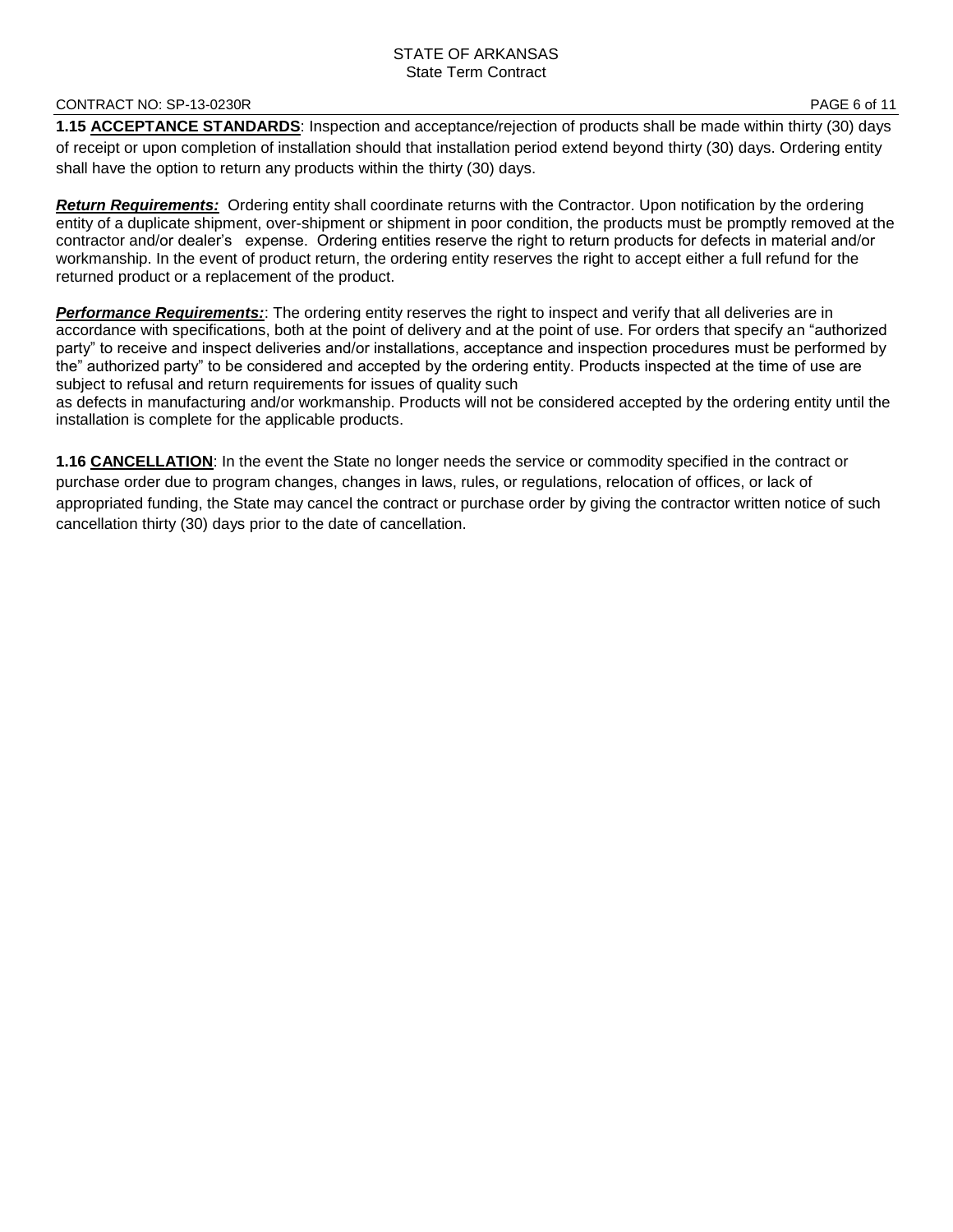#### **SECTION 2 - SPECIFIC REQUIREMENTS**

**2.1 QUALITY**: The items must be in conformance with normal industry standards as specified within this Contract Award.

**2.2 GUIDELINES**: The Office of State Procurement adheres to all guidelines set forth by the State and Federal Government concerning The Americans with Disabilities Act (ADA) as well as all mandated fire codes.

**2.3 ORDERING PROCEDURE**: Orders placed against this contract may be in the form of an agency issued purchase order on an as-required basis. Or an agency may also use the Arkansas State Purchasing Card (P-Card) to purchase furniture.

**2.4 QUANTITY BASIS OF CONTRACT – NO GUARANTEED QUANTITIES**: The contract established has no guarantee of any specific quantity and the State is obligated only to buy that quantity which is needed by its agencies.

**2.5 MINIMUM ORDER QUANTITY**: The State makes no commitment to purchase any minimum or maximum quantity, or dollar volume of products from the selected suppliers. Utilization of this agreement will be on an as needed basis by State Agencies and/or Cooperative Participants, Cities, Counties, Schools K-12, Colleges and Universities. The State will award to multiple suppliers; however, the State reserves the right to purchase like and similar products from other suppliers as necessary to meet operational requirements.

**Note**: Issuance of an award does not guarantee an order.

**2.6 REPORTING REQUIREMENTS**: The product manufacturer agrees to provide a yearly sales report to the Office of State Procurement. This report is due on the 15th of July following the year's activity. The report **must** include the total sales of all furniture orders against the contract. The report should include the following: reporting time period, manufacturer/dealer name, furniture category, quantity and dollar value of each item sold, and the name of the purchasing entity.

Note: OSP reserves the right to request a sales report on an as-needed basis.

Email report to: [osp-furniture@dfa.arkansas.gov](mailto:osp-furniture@dfa.arkansas.gov)

**2.7 FURNITURE CLASSIFICATIONS**: Furniture classifications include but not limited to: Cafeteria, Dormitory, Library Shelving and Library Related, Lounge, Systems (Modular), School (Classroom), Freestanding, Seating, Filing Systems and Equipment, and Technology Support.

#### **2.8 GENERAL DEFINITION OF PRODUCTS**

#### **Item 1: Cafeteria Furniture**

- Mobile tables on rollers with or without benches or stools.
- Round and rectangular cafeteria tables without benches or stools.

#### **Item 2: Dormitory Furniture**

• Metal, wood, or wood clad metal wardrobes, beds and mattresses, night stands, chest of drawers, and single pedestal dormitory student desks with keyboard or center drawers.

#### **Item 3: Library Shelving and Library Related Furniture**

- Cantilever, reversed cantilever, four post library shelving (all of which include mobile shelving), and end panels for covering end of panels.
- Library Related Furniture, which includes but not limited to: book trucks, circulation desks, library tables, card catalogs, study carrels, storage cabinets, periodical racks, dictionary stands, and display cases.

#### **Item 4: Lounge Furniture**

- Upholstered wood, metal, or rotationally molded lounge seating which includes but not limited to: (lounge chairs, recliners, love seats, sofas, and assemblies and replacements only).
- Complimentary tables, benches, and ottomans for lounge seating. Manufacturers must have lounge seating to match tables, benches and ottomans.
- Upholstered wood or metal multiple seating, ganging seating, and tandem seating.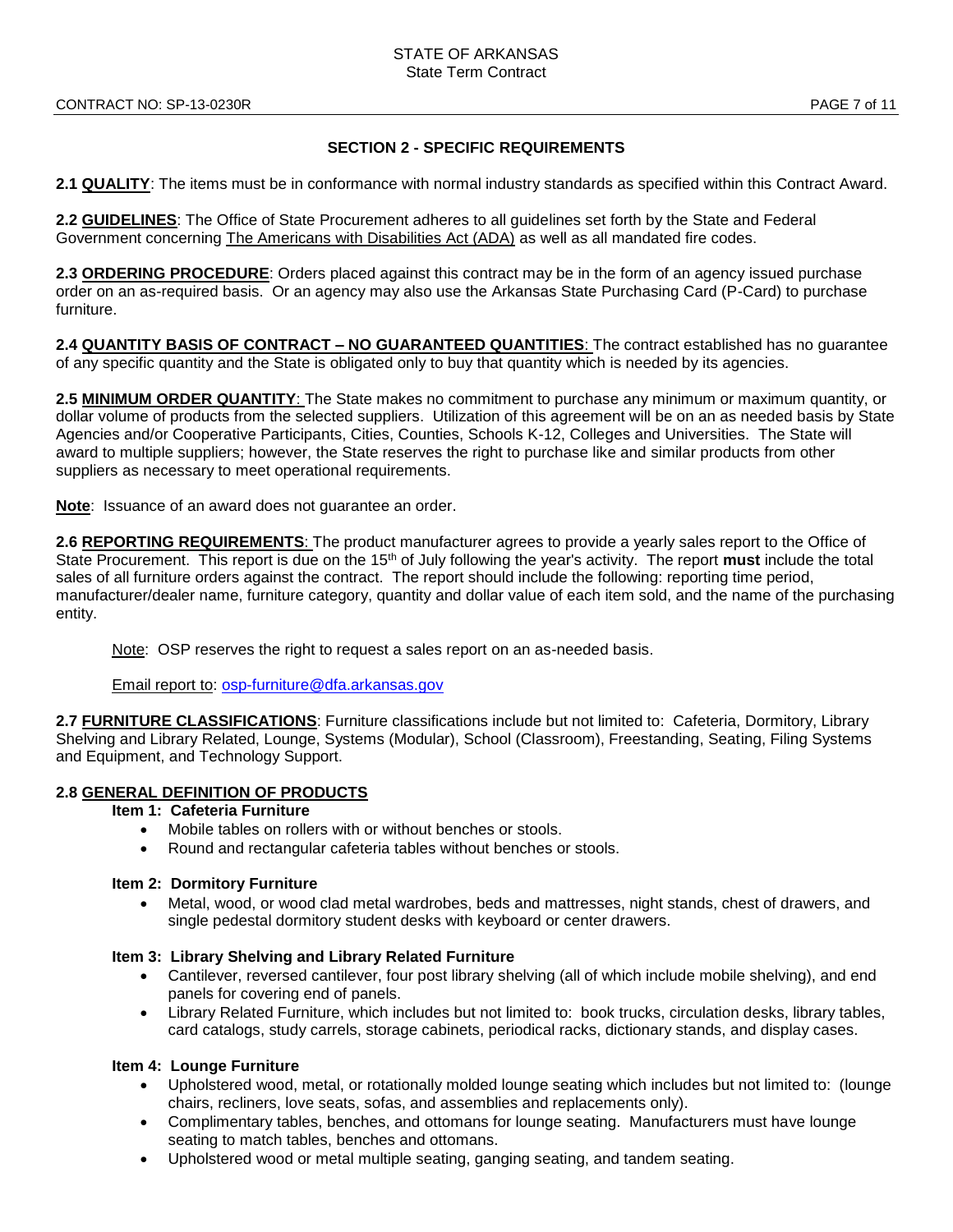#### **Item 5: Systems Furniture (Modular)**

- A complete and comprehensive catalog of all systems furniture, including modular work stations, lines and accessories.
- Metal, wood or laminate modular furniture, these can include complimentary components such as keyboard drawers, task lights, tack boards, etc. and storage units.

#### **Item 6: School Furniture (Classroom)**

- Student desk, chair desks, tablet arm chairs and stools.
- Single unit pedestal teacher's desks
- Study carrels and storage cabinets
- Stacking chairs, student chairs and folding chairs
- Classroom activity, computer, folding, training tables and accessories, such as, ganging devices, electrical/data components and storage dollies.

#### **Item 7: Freestanding/Casegoods Furniture**

- A complete and comprehensive catalog of all case goods, furniture, (including folding and mobile) desks and tables.
- Conference room tables, lecterns, media cabinets, storage cabinets and presentation boards

#### **Item 8: Seating**

- A complete and comprehensive catalog of chairs, auditorium and general seating.
- Wood, metal or ergonomic seating which may include but limited to: executive, managerial, task, operational, stools, side, occasional, stacking, conference, and theater type seating.
- Products must meet or exceed ANSI/BIFMA requirements.

#### **Item 9: Filing Systems and Equipment**

• A complete and comprehensive catalog of filing systems including vertical and lateral files, bookcases, mobile cabinets and freestanding file cabinets.

#### **Item 10: Technology Support Furniture**

• A complete and comprehensive catalog of technology support furniture to support technology based learning environments.

**ANY PERMANENT FURNITURE INSTALLATION** for State Agencies as well as requested space alterations, attached fixtures, furnishings and erected additions **must** have Arkansas Building Authority (ABA) approval if:

- *(a)* The building is owned by ABA and/or
- *(b)* The product and installation exceeds the sum of \$20,000.00. (Excluding ABA exempt agencies)

*Note: the Americans with Disabilities ACT* and the *Arkansas Fire Codes* must be adhered to as set forth by local and federal guidelines by the ordering entity and the contractor.

Codes, Permits, Licenses for Permanent Installation:

The contractor must comply with all State mandatory licensing requirements prior to installation. Questions on licensing requirements should be directed to the State Licensing Board. Contractor must furnish and install all furniture and materials in compliance with all applicable codes, whether local, state, or federal; and that all permits or licenses required for installation will be obtained without cost to the State.

**2.9 PRODUCT MANUFACTURER'S SUPPLIERS:** Only those dealers/distributors listed by the manufacturer will be considered authorized to act on behalf of the Product Manufacturer.

**2.10 CONTRACT RENEWAL PERIOD: FURNITURE ADDITIONS/DELETIONS**: Contractors wishing to make furniture additions/changes to their contract during the contract period should be aware of the following additions/changes will be allowed only once during a contract period. No changes to discount percentages are allowed during this contract period.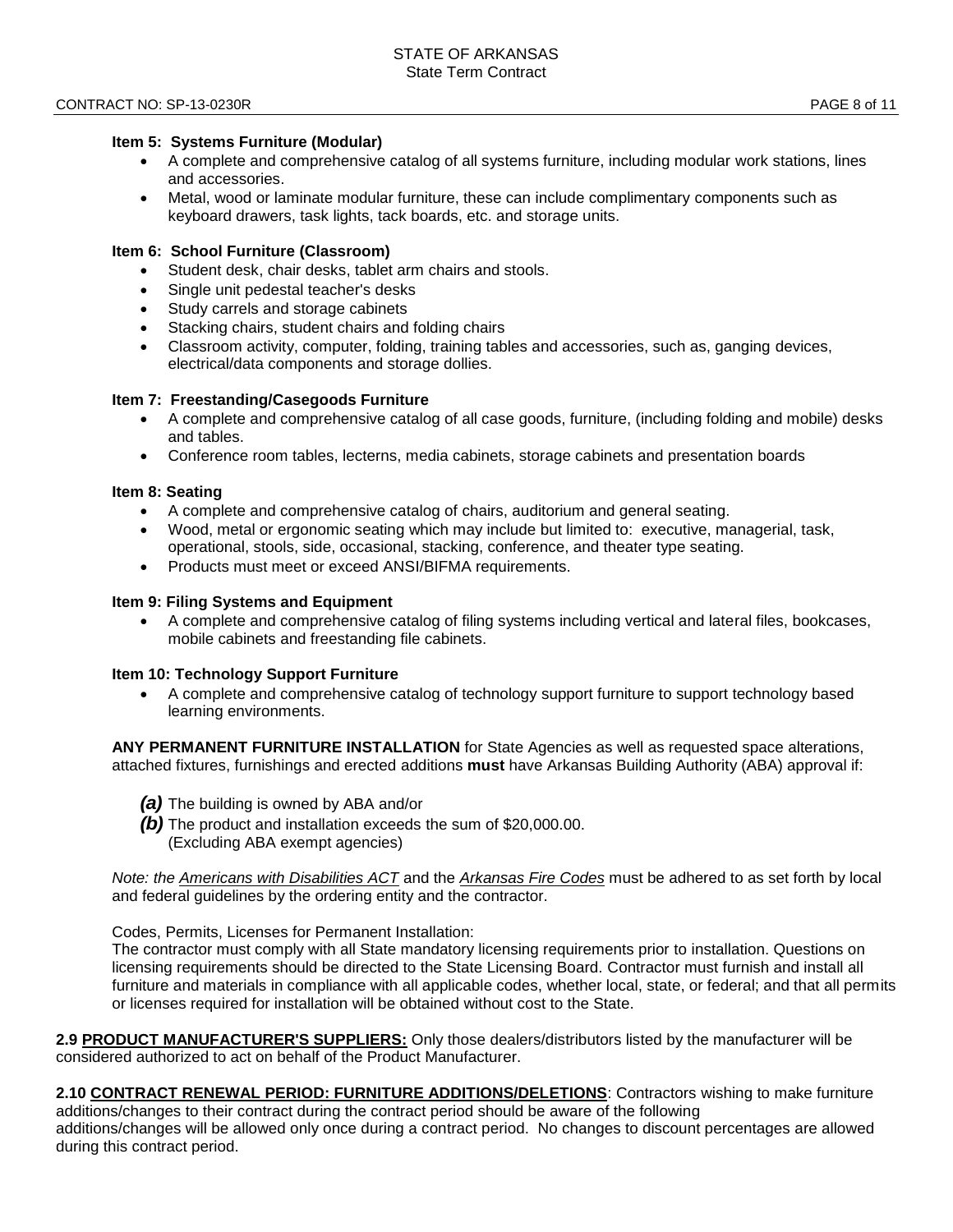#### CONTRACT NO: SP-13-0230R PAGE 9 of 11

Additions/changes must be submitted during the contract renewal period.

When requesting additions and/or changes; contractor shall submit a request either by letter or via email which shall include a list of all items being proposed for addition and/or change.

Contractor shall submit all required documents supporting any new items.

Product literature for all new items shall also be submitted with the request.

Contractor is responsible for submitting a complete name, address, email address, phone and fax numbers when a new dealer is added.

**2.11 PRICE LISTS AND PRODUCT INFORMATION**: Contractors should provide an electronic version of the proposed price list in an Excel format or pdf on a jump drive. Also provide a dealer list, if applicable in an Excel format with "read and write" capabilities on the same jump drive. No costs or expenses associated with providing this information in the required format shall be charged to the State of Arkansas. At the time of contract renewal contractor will furnish OSP with an updated dealer list and published price list.

**2.12 LITERATURE:** The manufacturer/dealer shall furnish price lists, catalogs, and description literature upon request by any using entity, and at no cost to the entity.

**2.13 SPECIAL PACKAGING**: Items shall be packaged and cartoned so as to protect the contents from damage during shipment, handling and storage. Shipping container shall have a label with the following information:

Name of Receiving Agency Agency Purchase Order Number Name of Supplier Item Description of Contents Manufacturer Name Model Name and Number

**2.14 WARRANTY**: Minimum acceptable warranty will be for a period of one year from the date of product acceptance by the ordering entity. Warranty shall cover defects in material and workmanship and shall cover all costs associated with the repair or replacement of defective items including labor, parts, transportation costs, travel time and expense, and any other costs associated with such repair or replacement.

If anytime during the first (1) year warranty period the product does not perform in accordance to manufacturer's specification, the successful contractor will be notified in writing. The contractor shall pick up the product at the contractor's expense, and replace with product that meets or exceeds prior assembled product. Should product performance remain unacceptable to ordering entity, entity may request a full return of the purchase price (including taxes).

**2.15 ORDER CANCELLATION**: Users of this contract are advised that orders (all or part) cancelled or returned after acceptance of requested merchandise will be subject to a restocking fee of ten percent (10%) of the invoice amount (not to exceed \$500.00 per order) plus return freight charges. The amount authorized for payment of return freight will, in no instance, be more than original delivery charges documented by carrier. These charges may be applied, at the option of the supplier, to those orders which have been accepted. Orders cancelled prior to shipment or acceptance by ordering entity from the manufacturer will not be assessed charges.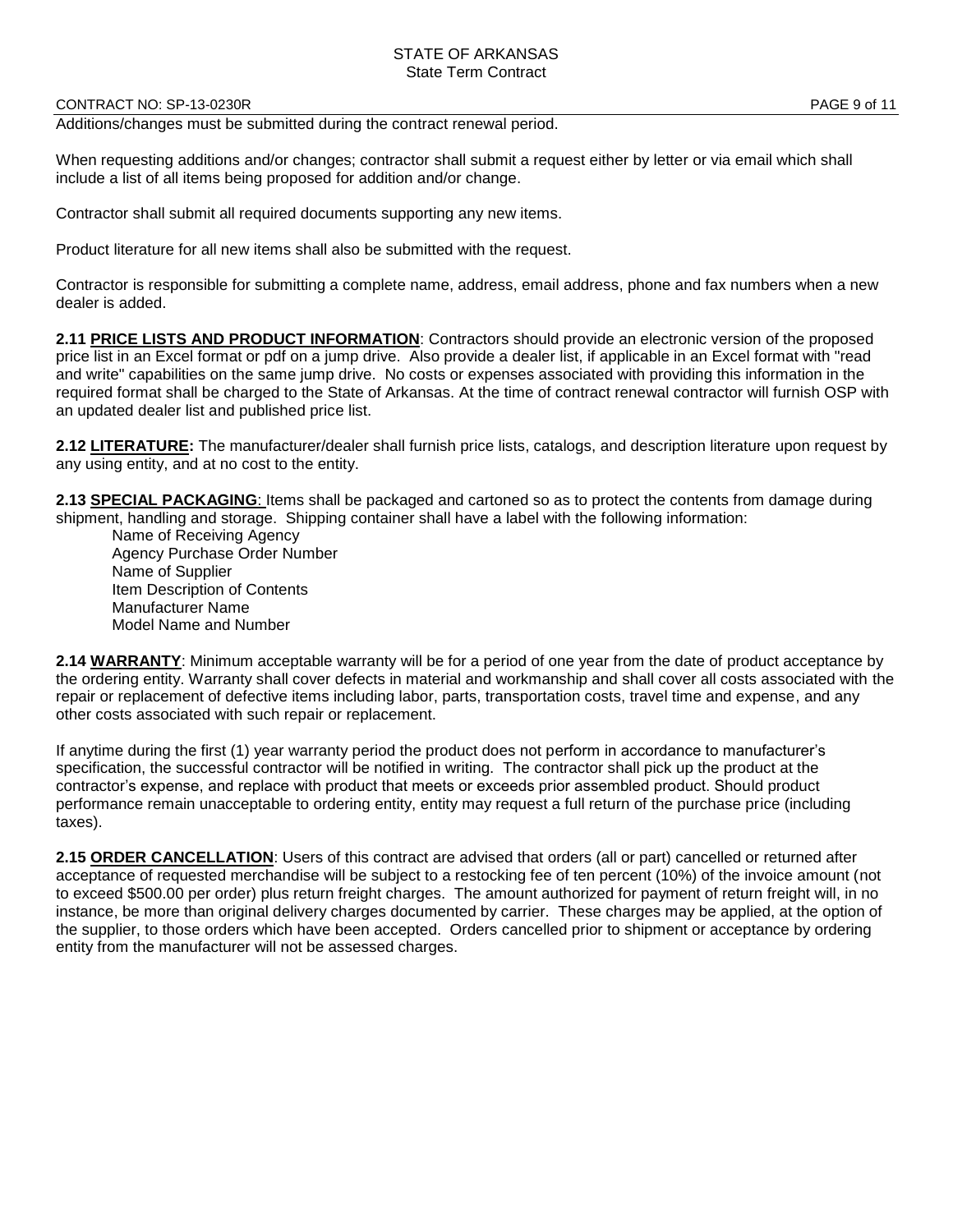#### **TERMS AND CONDITIONS**

1. GENERAL: All terms and conditions stated in the invitation for bid govern this contract.

2. PRICES: Prices are firm and not subject to escalation, unless otherwise specified in the invitation for bid.

3. DISCOUNTS: All cash discounts offered will be taken if earned.

4. TAXES: Most state agencies must pay state sales tax. Before billing, the contractor should contact the ordering agency to find out if that agency must pay sales tax. Itemize state sales tax when applicable on invoices.

5. BRAND NAME REFERENCES: The contractor guarantees that the commodity delivered is the same as specified in the bid.

6. GUARANTY: All items delivered are to be newly manufactured, in first- class condition, latest model and design, including, where applicable, containers suitable for shipment and storage unless otherwise indicated in the bid invitation. The contractor guarantees that everything furnished hereunder will be free from defects in design, workmanship, and material; that if sold by drawing, sample or specification, it will conform thereto and will serve the function for which furnished. The contractor further guarantees that if the items furnished hereunder are to be installed by the contractor, such items will function properly when installed. The contractor also guarantees that all applicable laws have been complied with relating to construction, packaging, labeling, and registration. The contractor's obligations under this paragraph shall survive for a period of one year from the date of delivery, unless otherwise specified in the invitation for bid.

7. AWARD: This contract award does not authorize shipment. Shipment against this contract is authorized by the receipt of a purchase order from the ordering agency. A written purchase order mailed or otherwise furnished to the contractor results in a binding obligation without further action by either party.

8. DELIVERY: The term of the contract is shown on the face of the contract award. The contractor is required to supply the state's needs during this term. The number of days required to place the commodity in the receiving agency's designated location under normal conditions is also shown. Consistent failure to meet delivery without a valid reason may cause removal from the bidders' list or suspension of eligibility for award.

9. BACK ORDERS OR DELAY IN DELIVERY: Back orders or failure to deliver within the time required may be default of the contract. The contractor must give written notice to the Office of State Procurement and ordering agency of the reason and the expected delivery date. If the reason is not acceptable, the contractor is in default. The Office of State Procurement has the right to extend delivery if reasons appear valid. If the date is not acceptable, the agency may buy elsewhere.

10. DELIVERY REQUIREMENTS: No substitutions or cancellations are permitted without written approval of the Office of State Procurement. Delivery shall be made during agency work hours only, 8:00 a.m. to 4:30 p.m., unless prior approval for other delivery has been obtained from the agency. Packing memoranda shall be enclosed with each shipment.

11. STORAGE: The ordering agency is responsible for storage if the contractor delivers within the time required and the agency cannot accept delivery.

12. DEFAULT: All commodities furnished will be subject to inspection and acceptance of the ordering agency after delivery. Default in promised delivery or failure to meet specifications authorizes the Office of State Procurement to cancel this contract or any portion of same and reasonably purchase commodities elsewhere and charge full increase, if any, in cost and handling to the defaulting contractor.

13. VARIATION IN QUANTITY: The state assumes no liability for commodities produced, processed or shipped in excess of the amount specified herein.

14. INVOICING: The contractor shall submit an itemized invoice showing the bid number and purchase request number when itemized in the invitation for bid. Invoices must be sent to "Invoice to" point shown on the purchase order.